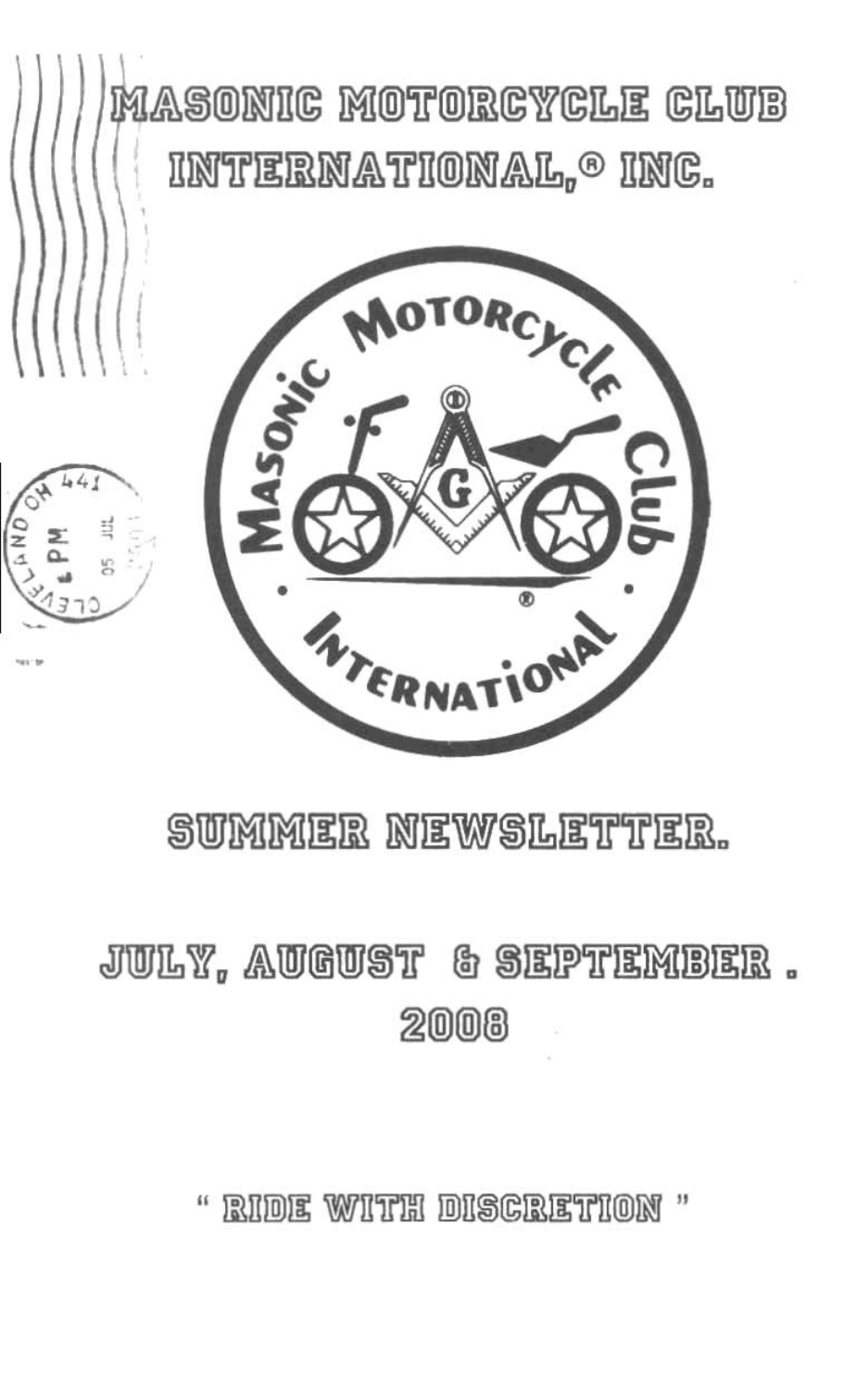#### MASONIC MOTORCYCLE CLUB INTERNATIONAL® INC MINUTES OF THE INTERNATIONAL EXECUTIVE BOARD

++1 I I I I 1'1+++++1 I I I I I I I I I I I 1+++++++++++++++++++++

Meeting of the International Executive Board of the Masonic Motorcycle Club was called to order at the Quality Inn at Apalachin New York on April 26<sup>th</sup> 2008at 4:00 PM. By President Don Crete. He welcomed all who were in attendance. Roll Call found all Officers present with the exception of Dave Page who was excused. After opening prayer and Pledge of Allegiance to the flag, Officers who have had health issues gave a report on their progress.

Minutes of the previous meeting were accepted as published. Treasurers report was accepted as read. The returned check from a Chapter was discussed. Since our newsletter printer is going out of business, a check for the last newsletter was sent. Secretary report Discussed postage increase. And read several communications that were all handled. Death Benefit Fund. Charles Wright of Chapter # 24 passed away April  $8<sup>th</sup>$ . A check was sent to his widow from the Fund with the Clubs sympathy. The Fund is solid even though the interest rate on rolled over CD's isn't the greatest. President. Don Crete, No report, Vice Presidem, Kent Dorney. Discussed the Convention in Youngstown, Ohio. Since the host hotel was recently sold. there has been some confusions with arrangements. Jim is working to fix it. Hotel deadline is July 1st. Trustees, no reports. Membership Committee Report, Rex reported that the new Chapter, # 40 from Sioux Falls, South Dakota was accepted by an E-Mail vote of the Board. He has responded to several inquiries to start new Chapters. Also referred inquiries to existing Chapters. He also filed the Clubs E-Postcard with the IRS and it was accepted .Motion made to pay his expenses for the Quarter. Quartermaster report, Cliff reported on the Clubs inventory. The pins should be purchased. Only fifty in inventory. Motion to purchase 500 more. 400 white and 100 red for DBF. Discussed flags and Aprons. Web-Site Report. Doug explained why he is having each Chapter set up their own Chapter Web-Sites. He said it's now very easy to create a site and if the Chapters need help to contact him and he will assist. Gary O'Neal of Chapter # 25 had sct up their site and said if he can do it. anybody could!

OLD BUSINESS; Discussed the Clubs Incorporation and the IRS tax ID number. Each Chapter is responsible for their own Incorporation papers and IRS Tax exemption status. The Clubs newsletter was discussed. After the Annual Meeting, the Board would like to create a new format. Postage is increasing next month by one cent and it was suggested we purchase Forever Postage Stamps.

N EW BUSrNESS; By-Law changes and additions were read and Accepted to be presented at the Annual Meeting. ( Found elsewhere in this Newsletter) Chapters who have not paid their *2007/2008* dues have been notified by our Membership Chairman. There are 3 Chapters that are in arrears. Convention 2009 was discussed and the possible schedule that is being planned in Deadwood, South Dakota. The Convention is planned in the middle of the week giving everybody three days before and after to get there. Motion made to assist the Board with optional travel expenses. There being no further business, motion made to adjourn to dinner.

Submitted. Dick Morse, International Secretary.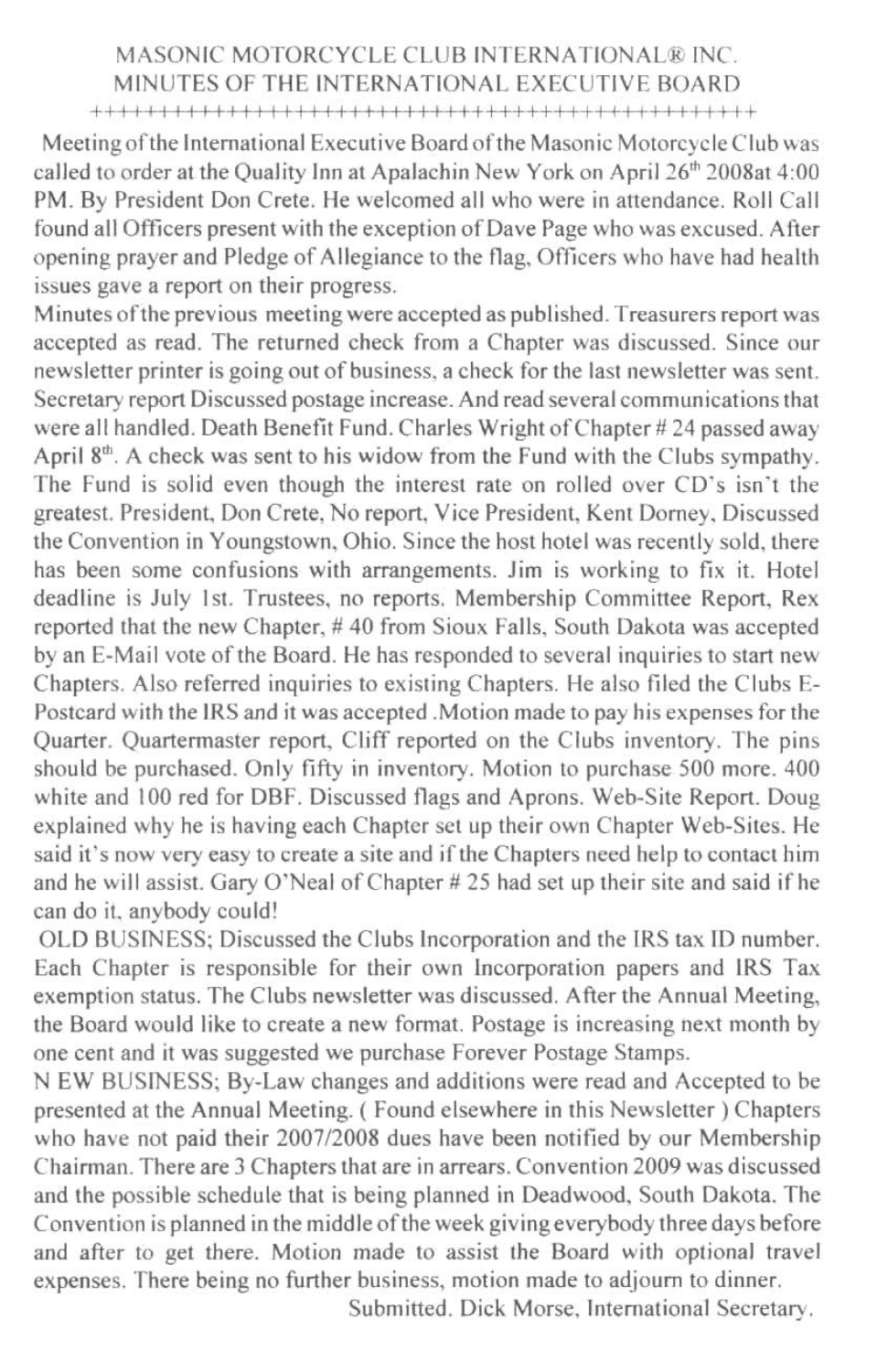#### **NEWS. GOSSIP AND STUFF!**

Welcome to all our new Members-at -Large (Chapter  $# 8$ ), and the new Chapters from Sioux Falls, South Dakota and Latvia, Europe. We hope vou enjoy the benefits of our Club and the Fellowship it offers.

Our Membership Chairman is always ready to assist you and answer questions SICK AND DISTRESSED.

Our sympathy to the friends and family of Charles Wright of Chapter # 24 who passed away last April. Past President, Gary O'Neal had a massive blood clot in his brain last month and is on the mend after a delicate surgical operation. His activities have been curtailed to the point that he has sold his business and his bike. There will be a Bike Run on July 26 th .in Berwick PA. Dedicated to Gary. For information, call 570-753-2313 ask for Julie or Matt. Donations to help Gary and Sandy are acceptable. He will be in our prayers and thoughts. CHAPTER #40 & #41

A few side notes about our newest Chapters. Chapter #40 is in Sioux Falls, South Dakota which is on the Borders of Minnesota, Iowa and Nebraska. just off of I-90. They came in with 33 Members with Tom Anderson as their President. This gives us 3 Chapters in S.D. Chapter #41 is our first oversea's Chapter. Latvia is a small country on the borders of Lithuania. Belarus, Russia. Estonia and the Baltic Sea. I found all the information by going to Latvia on "Google". It's slightly larger then the State of West Virginia. Population is a little over 3 million. Nationality is 57.7% Latvian, 29% Russian and the rest are Balarusian. Ukrainian, Polish and Lithuanian. The Capitol city is Riga. (Home of the new

Chapter.) They are under the leadership of President of Valfried Puke and have 9 Active Members. Check it out. We welcome both new Chapters.

CONVENTION NOTES.

Time is running out to make your reservations for the Hampton Inn. If they are full, Just call Jim Beeman for the backup hotel 1-330-758-6538. Please send in you reservations for the Convention ASAP so they can make arrangements for food and such. Thanks. CHAPTER #19.

Is sponsoring the "Ride for Life 2008" on July 20<sup>th</sup>. Check out the info on the following page.

CHAPTER #38

Chapter # 38 Sponsored a Memorial Benefit run on June  $7^{\circ}$ , in loving memory of MSG Sean M. Thomas who was killed in Iraq on March 27<sup>th</sup>, 2007 and was from Hughesville PA.They had a great turn out and raised a considerable amount of funds for Sean's daughter, Alexa. Good going guys

"Uncle Dick"

.MMCI proposed By-Laws Changes.

01. Remove Article # 14 from Rules and Resolutions Section and add it to the By-Laws. ARTICLE IV -FUNDS. To read: Effective January 1st, 2008. The fiscal year of the Club shall be from January 1 st. to December 31st. All financial records of Officers and Committee Chairman shall be closed and Annual reports sent to the International Secretary for distribution. International dues shall still be due by the Annual Meeting

02. Addition to the Constitution. ARTICLE V, LIFETIME TRUSTEES. Effective August 9th, 2008. Rex Baker and Douglas Kelley shall be added as Lifetime Trustees.

03. Change the Organizational Page from; 2 Lifetime Trustees to 4 Lifetime Trustees.

04. ARTICLE VI, INTERNATIONAL BOARD, To read. The Executive Board alone shall have the authority to approve Committee additions, guidelines, first approval of Constitution, By-Laws and the Recommendations & Resolutions changes and additions

By-Laws changes accepted by the Executive Board on 04/26/08 to be presented at the Annual Meeting.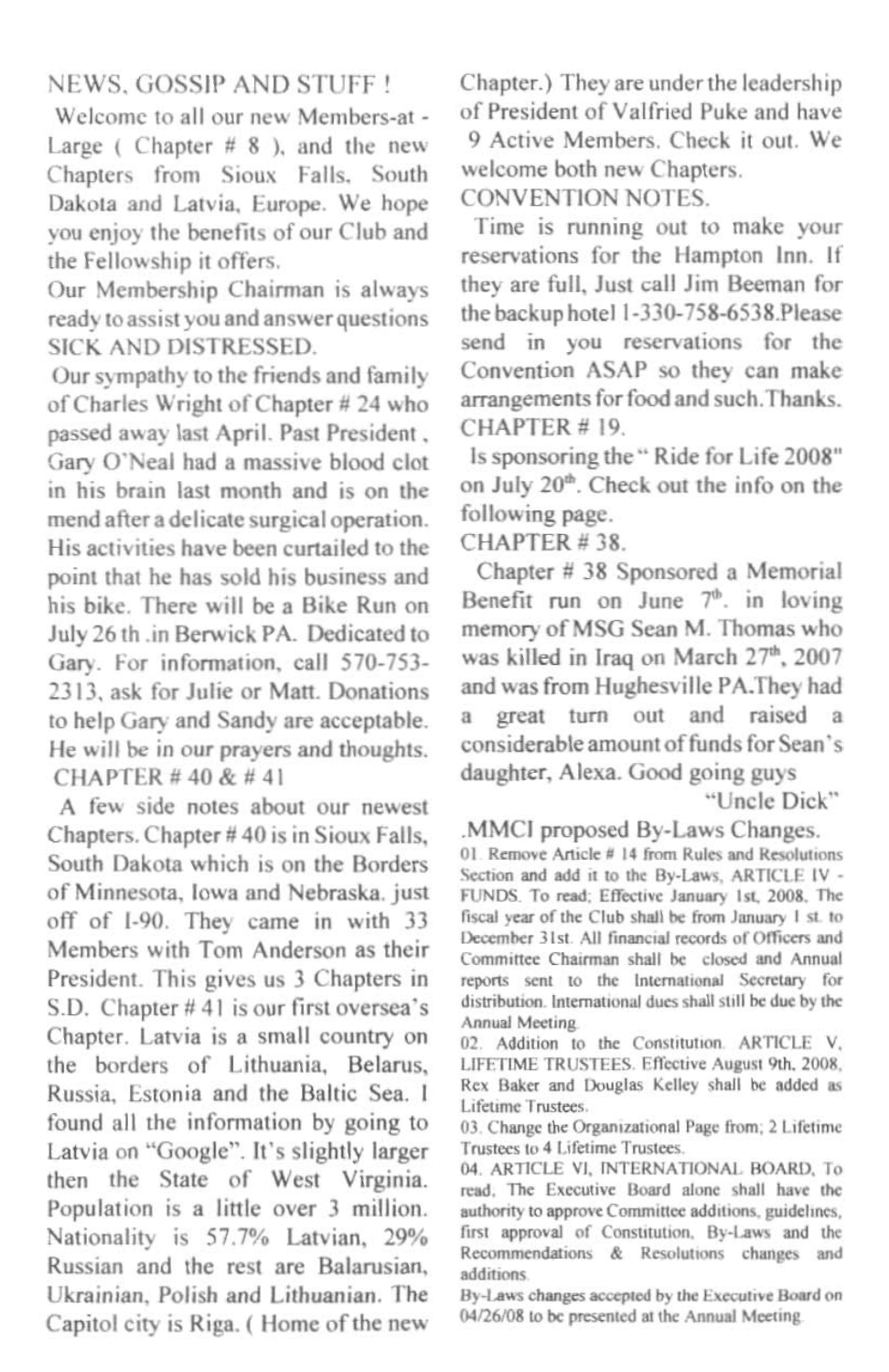This year the Masonic Motorcycle Club, Chapter #19 of Mifflinburg PA, is looking for your support in helping us reach our 2008 fund raising goal. Chapter #19 is proud to announce the  $13<sup>th</sup>$  annual "Ride for Life 2008", to be held at the Union County West End Fairgrounds located near the beautiful and scenic town of Laurelton, PA. The festivities will begin Friday, July 18<sup>th</sup> at 6:00 pm and end Sunday, July  $20<sup>th</sup>$  at noon. There will be a live band Friday and Saturday night, and free beverages will be provided all weekend long. A group ride will be held Saturday afternoon, which will take you on a tour thru the beautiful Central PA Mountains and Valleys. Following the group ride, a home cooked bar-b-que chicken dinner will be served, along with all the fixins. Brush up on your riding skills for the traditional "Bike Games" to be held Saturday evening. Bring your tents and campers and stay for a fun filled weekend!!

We would like to ask for your support in helping us make "Ride for Life 2008" a big success this year. In order to raise money this year, we will be holding a raffle in which all proceeds will be donated to local organizations and those people in our communities who have fallen on hard or needy times. Due to economic challenges. we ourselves have fallen short on our necessary raffle ticket sales and are asking you, as fellow Mason Brothers, for your support. Tickets are S5.OO each!!

The Masonic Motorcycle Club Members of Chapter #19 would like to thank you in advance for your support in helping us help others in the true tradition of Masonry  $-$  Brothers Helping Brothers<sup>11</sup>

Please fill out the raffle ticket below and return with a \$5.00 donation per ticket by July 19<sup>th</sup> to:

MMCI- Chapter #J9 Treasurer. Jim Unger 1870 Green Ridge Rd. Mifflinburg. PA 17844

For information please contact:

| MMCI-Chapter #19                        |                                      |  |  |
|-----------------------------------------|--------------------------------------|--|--|
| President, Chris Falck - (570)-966-1722 | Treasurer, Jim Unger- (570)-966-4646 |  |  |
|                                         |                                      |  |  |

| MASONIC MOTORCYCLE CLUB INTERNATIONAL                                                                                                                  | NAME:                                                                                                                 |        |
|--------------------------------------------------------------------------------------------------------------------------------------------------------|-----------------------------------------------------------------------------------------------------------------------|--------|
| <b>CHAPTER #19</b>                                                                                                                                     | STREET:                                                                                                               |        |
| 1st Prize: \$1,000 Cash<br>2nd Prize: \$500 Cash                                                                                                       | CITY:                                                                                                                 |        |
| 3rd Prize: \$250 Cash                                                                                                                                  | STATE: <b>STATE:</b>                                                                                                  |        |
| 37<br>6 Ticket Stubs = Free Admission to Ride for Life XIII 2008<br>W<br>-(10 tickets per couple)<br>$\sim$ 1<br>@ West End Fairgrounds, Laurelton, PA | $\mathbb{Z} \mathsf{P}$ :                                                                                             | $\sim$ |
| July 18, 19 & 20                                                                                                                                       | PHONE:                                                                                                                |        |
| Drawing to be held Saturday, July 19, 2008<br>Donation: \$5 each · License #66                                                                         | SELLER: A CONTROLLER SERVICES AND A CONTROLLER SERVICES OF A CONTROLLER SERVICE OF A CONTROLLER STATE OF A CONTROLLER |        |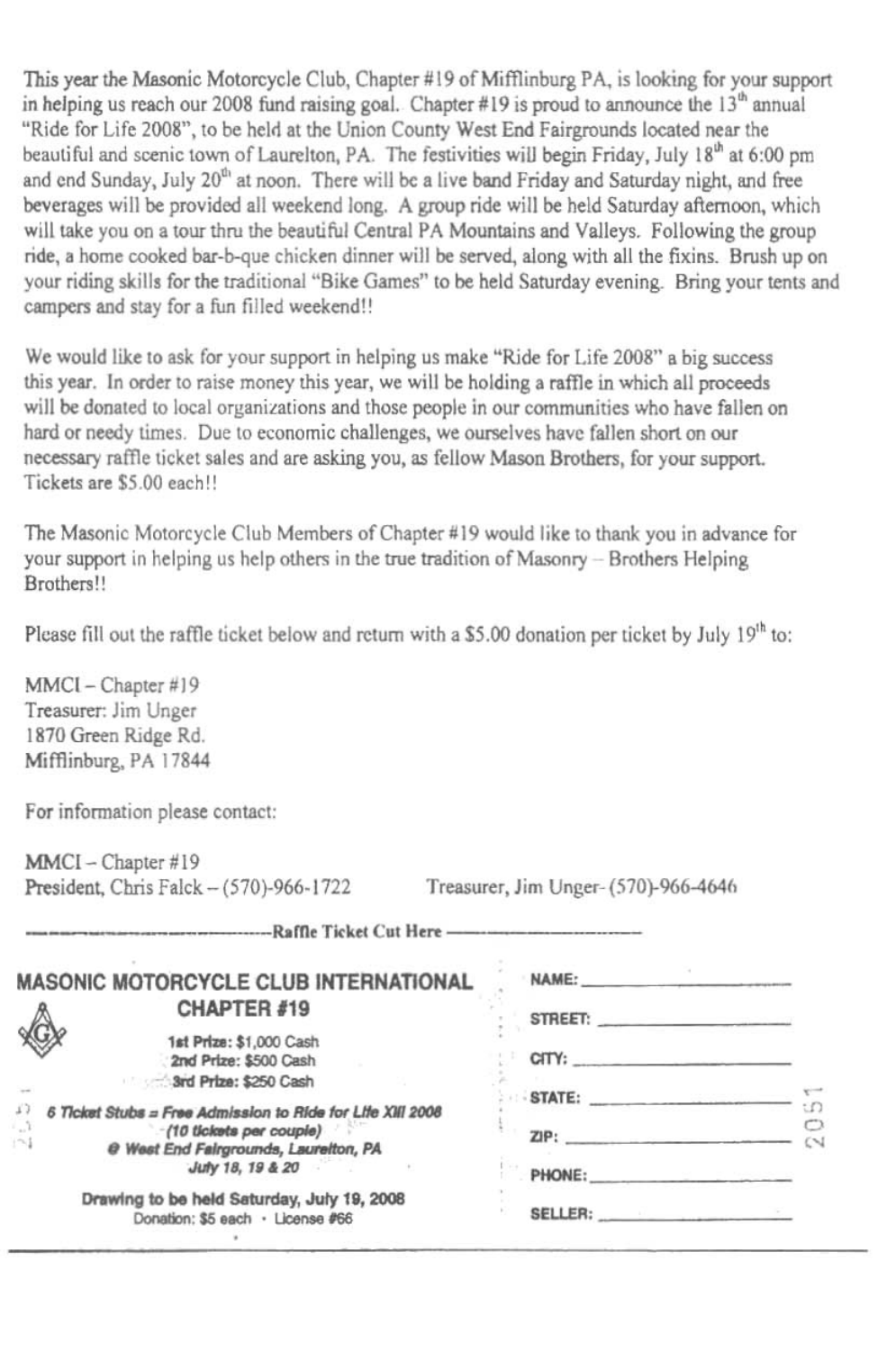An old man lay sick in the Masonic home... His face was as wan as the white sea foam... His eyes were dim, his hair was grey... His back was bent with trails of the way... He faltering spoke, but I heard hi say. I'm ready for my last Degree.

I've come to the end of the level of time... That leads us all to that Grand Lodge sublime... From whose borne none ever return... More light in masonry there I shall learn... By the Alter where light shall evennore shine. I'm ready for my last Degree.

With the apprentice's gauge. I've divided my time... Into three equal parts since life's early prime... And this I have found amidst life's great turmoil... My wages arc due me. in Com. Wine and Oil. I'm ready for my last Degree.

Every day from life's quarries, I've hewn a stone... With the gravel I've shaped them, each one alone... And shipped them along beyond that bright stand... To build me a house in that great better land... A spiritual house not made with hands. I'm ready for my last Degree.

I have squared each stone by virtue square... And plumbed them all true, as I shipped them there... With the compass I have measured the Master's designs.. And kept within due bounds, with his points and signs... My blue prints are folded, I have answered his sign... I'm ready for my last degree.

The mortar I have made, from friendship and love.. To spread with the Master's trowel above.... My apron is worn, but it's surface is white... My trestle board 's bare. and I'm going soon. I'm ready for my last Degree.

A few minutes later, the old man was dead... And I fancy that I could see his soul as it fled... Upward and onward, 10 the greal door... When he gave an alarm and a voice did implore... the old man gave his answer wilh these three words once more. I'm ready for my last Degree.

Author Unknown Submitted; Don Crete